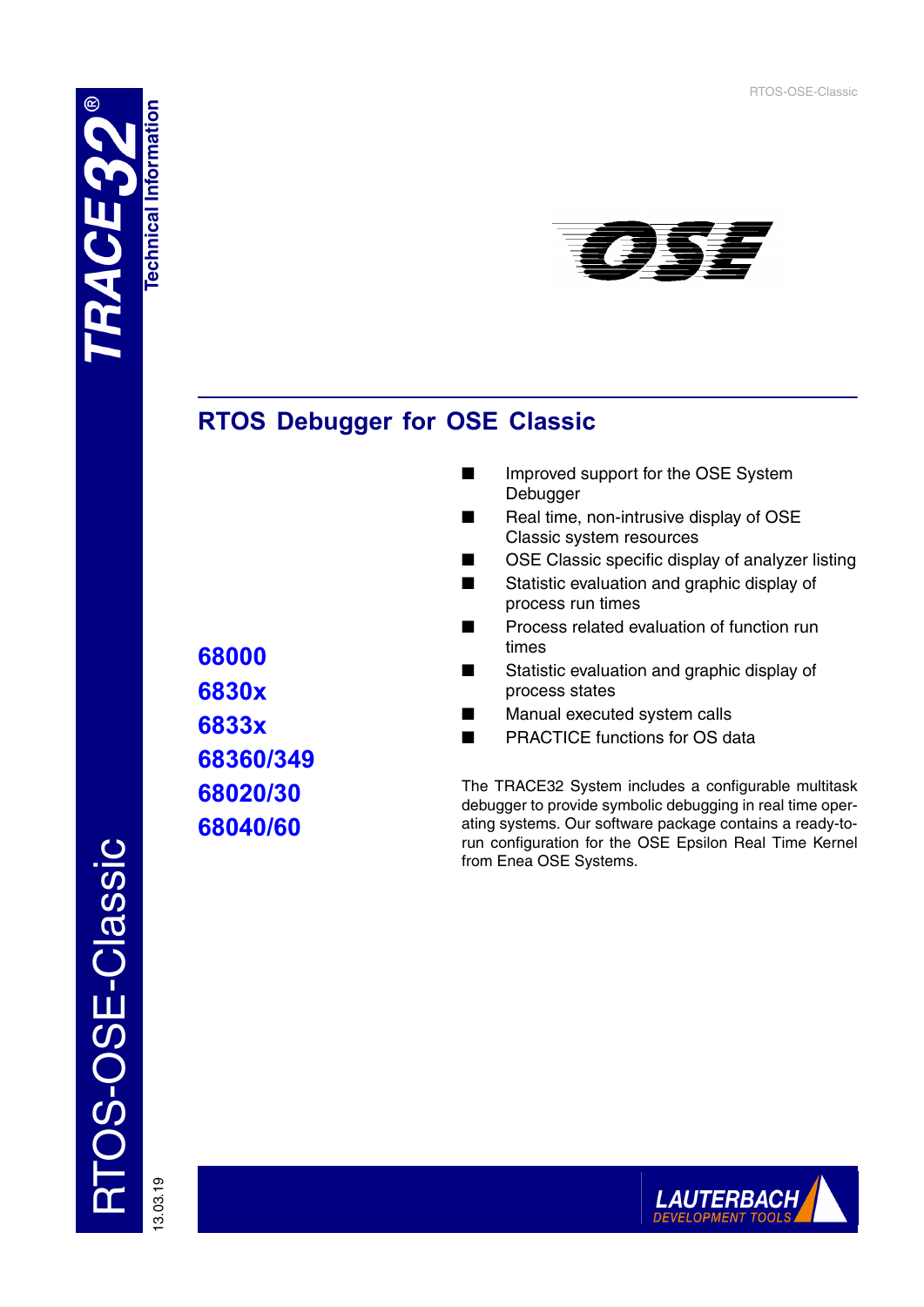## **Multitask Debugging on TRACE32 with OSE Classic (OS68)**

## **Improved support for the OSE System Debugger**

OS68 provides an OSE System Debugger, which runs on the target. TRACE32 provides an interface to this debugger. I.e. you can control the debugger and view it's outputs inside the TRACE32 surface. TRACE32 handles clearly the dual-windowed interface to the debugger. There is no more need to use other tools for the OSE System Debugger control.

| ■ E::area OSE_SYS                                     |                 |         |         |               | $ \Box$ $\times$ |  |
|-------------------------------------------------------|-----------------|---------|---------|---------------|------------------|--|
| keyhand<br>test                                       | control         | motor   | display | runner        |                  |  |
| tØstart<br>i0start                                    | ∣ <b>须start</b> | 0202000 | 须start  | <b>须start</b> |                  |  |
| Īĥ                                                    |                 | 10      |         |               |                  |  |
|                                                       |                 |         |         |               |                  |  |
| DISPLAY:                                              |                 |         |         |               |                  |  |
| STEP S                                                |                 |         |         |               |                  |  |
|                                                       |                 |         |         |               |                  |  |
| $\Box$ E:: area OSE                                   |                 |         |         |               | $\Box$           |  |
| resetting                                             |                 |         |         |               |                  |  |
| loading sample application                            |                 |         |         |               |                  |  |
| initializing multitask support<br>load complete.      |                 |         |         |               |                  |  |
| Initializing debugger. Wait                           |                 |         |         |               |                  |  |
| OS68 debugger is active.                              |                 |         |         |               |                  |  |
| 0S68/332 debugger R2.8.6                              |                 |         |         |               |                  |  |
| Copyright ENEA DATA AB 1988 - 1994<br>OSE> display on |                 |         |         |               |                  |  |
| 0SE>                                                  |                 |         |         |               |                  |  |
|                                                       |                 |         |         |               |                  |  |

Command window and output window of the OSE System

## **Manual executed system calls**

In OSE Classic it is possible to execute system calls, initiated with PRACTICE from the TRACE32 surface. This technique can be used, for example, to set

specific signals, to suspend processes or simulate some other special condition.

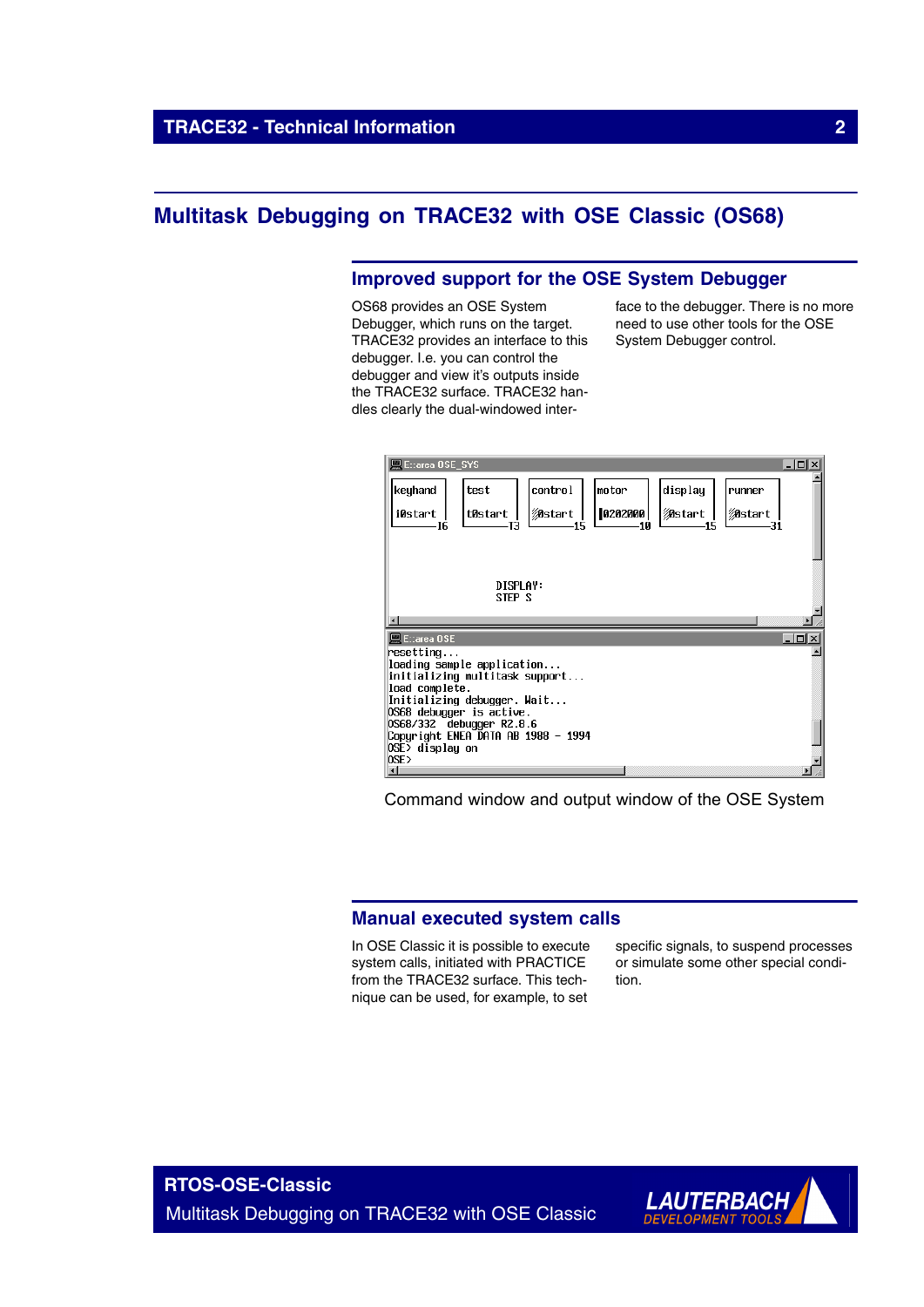## **Real time, non-intrusive display of OSE Classic system resources**

The TRACE32 multitask debugger for OSE Classic provides display functions, closely mirroring the command set of the OSE System Debugger. The system resources such as process list and signal queues can be displayed. In addition, by using the emulators dualport memory, the display of all these regions can be viewed non-intrusively in real time. The tables are updated

permanently ("On The Fly"), without affecting the application at all. Moreover these function are still available, when the OSE System Debugger is not linked to your software.

| <b>A.</b> Entask.dp |                |                 |        |     |     |                    |  |
|---------------------|----------------|-----------------|--------|-----|-----|--------------------|--|
| pid                 | ¦process       | Istate          | ¦pc    |     |     | ¦prio¦in q¦siqnals |  |
| 0003F698            | <b>keuhand</b> | lwait int       |        | э.  | 10. |                    |  |
| <b>0003F61C</b>     | test           | wait timer      |        | З.  | 10. |                    |  |
| 0003F598            | control        | <b>Ireceive</b> | #206.  | 15. | 10. | ikfy Currfnt       |  |
| <b>0003F20C</b>     | Imotor         | readu           | #229.  | 15. | 10. |                    |  |
| 0003EE78            | display        | Ireceive        | #212.  | 15. | 10. | anu siqnal         |  |
| 0003EAEC Irunner    |                | ready           | 1#207. | 31. | IØ. |                    |  |
|                     |                |                 |        |     |     |                    |  |
|                     |                |                 |        |     |     |                    |  |

Process list in window

|    | <b>C.</b> E::task.dq "motor" |                                                                                                                        |                                             |                         |  |  |  |
|----|------------------------------|------------------------------------------------------------------------------------------------------------------------|---------------------------------------------|-------------------------|--|--|--|
|    |                              | pos laddress Ifrom process                                                                                             | Isignal id Icontent                         |                         |  |  |  |
| Ø. | <b>000342C8 control</b>      |                                                                                                                        | <b>MOTORON</b>                              | 00 00 17 70 00 00 00 01 |  |  |  |
|    |                              |                                                                                                                        |                                             |                         |  |  |  |
|    |                              |                                                                                                                        |                                             |                         |  |  |  |
|    |                              |                                                                                                                        |                                             |                         |  |  |  |
|    |                              | <b>External External Section</b> 2 and Section 2 and Section 2 and Section 2 and Section 2 and Section 2 and Section 2 |                                             |                         |  |  |  |
|    |                              |                                                                                                                        | *((struct motoron *)0x342c8) = (sig_no = 3, |                         |  |  |  |
|    |                              |                                                                                                                        | rpm = 6000,                                 |                         |  |  |  |
|    |                              |                                                                                                                        | $on$ of $f = 1$ )                           |                         |  |  |  |
|    |                              |                                                                                                                        |                                             |                         |  |  |  |
|    |                              |                                                                                                                        |                                             |                         |  |  |  |

Signal list window and detailed signal description

**RTOS-OSE-Classic** Multitask Debugging on TRACE32 with OSE Classic

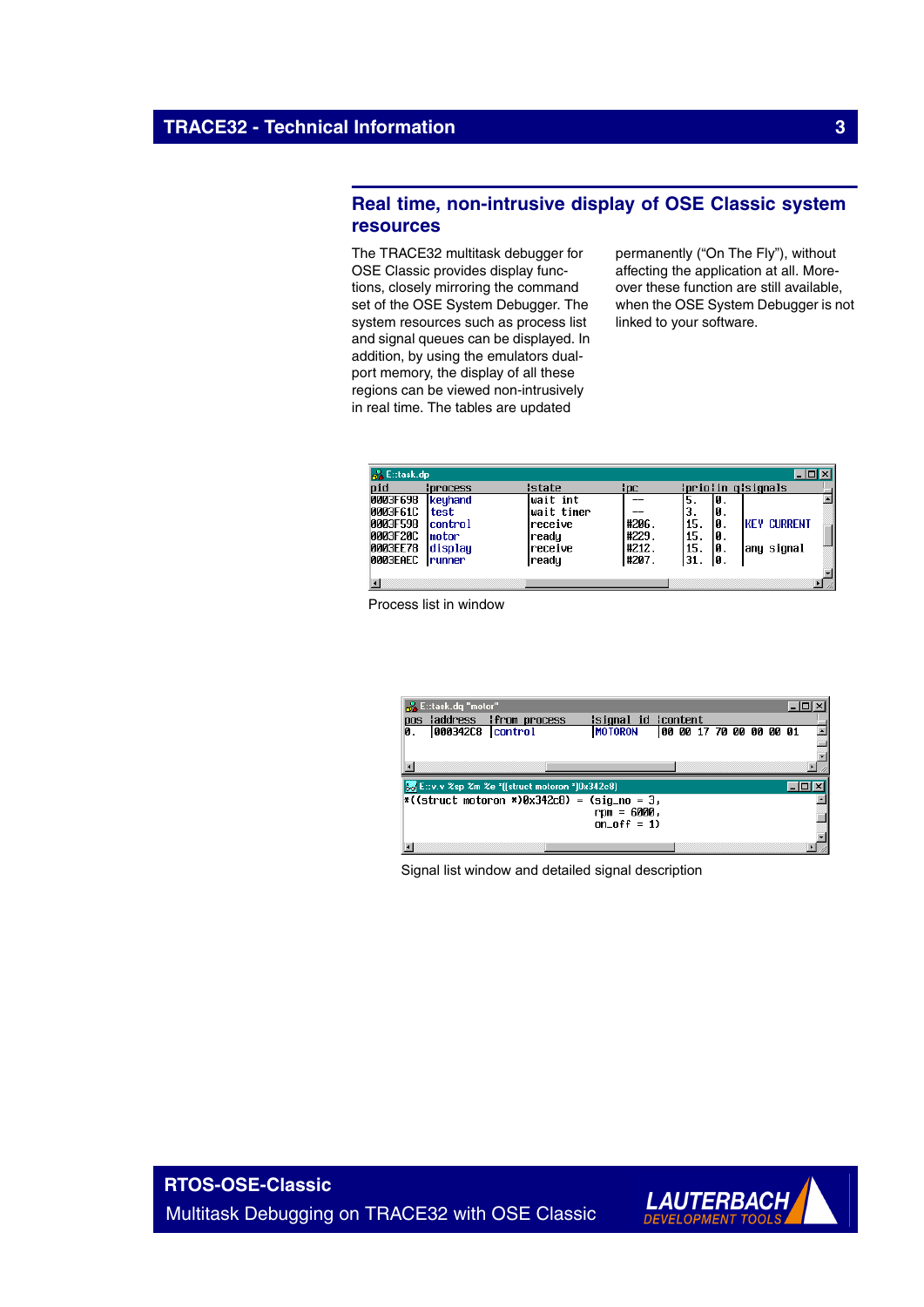## **OSE Classic specific display of analyzer listing**

The data recorded in the analyzer can be displayed and interpreted specific to the operating system. The process

switches and all system calls, including their parameters, can be displayed symbolically.

|              | E::a.list I.task I.nc %len 40. spare spare ti.fore                                             | <b>EDX</b>       |
|--------------|------------------------------------------------------------------------------------------------|------------------|
| Goto         | Set Ref<br>Set Zero<br>Find<br>View                                                            |                  |
| record spare | spare                                                                                          | ti.fore          |
| +032580      | ( pid=0003F698 )<br>-- TASK = keyhand<br>return(free_buf<br>$\lambda$                          | 0.500us          |
| +032582      |                                                                                                | 56.250us         |
| +032583      | - KERNEL ENTRY from keyhand ( pid=0003F698 )<br>send (sigbuf = 000260A4, addressee = 0003F598) | 0.500us          |
| +032587      |                                                                                                | 2.000us          |
| +032592      | -- TASK = keuhand                 ( pid=0003F698 )<br>return(send<br>$\lambda$                 | <b>0.500us</b>   |
| +032594      |                                                                                                | 53.25 <b>Pus</b> |
| +032595      | -- KERNEL ENTRY from keyhand       ( pid=0003F698 )<br>$receive$ (signals = 0002609A)          | 0.500us          |
| +032599      | - TASK = keyhand               ( pid=0003F698 )                                                | 2.000us          |
| +032602      | return(receive ), sigbuf = 00000000                                                            | <b>A. 500us</b>  |
| +032604      | - TASK = control             ( pid=0003F598 )                                                  | 2.000us          |
| +032607      | $return(receive)$ , sigbuf = 00034248                                                          | <b>0.500us</b>   |
| +032609      | - KERNEL ENTRY from control (pid=0003F598)                                                     | 2.000us          |
| +032612      | alloc $($ bufsize = 0002 , signal = 0006 )                                                     | 0.500us          |
| +032616      | – TASK = control<br>( pid=0003F598 )                                                           | 2.000us          |
| +032621      |                                                                                                | 0.500us          |
| +032623      | $return (allow)$ , $signupf = 00034266$                                                        | 2.000us          |





Analyzer listing, task selective recording, display of task switches, OS system calls, source lines and assembler mnemonics

**RTOS-OSE-Classic** Multitask Debugging on TRACE32 with OSE Classic

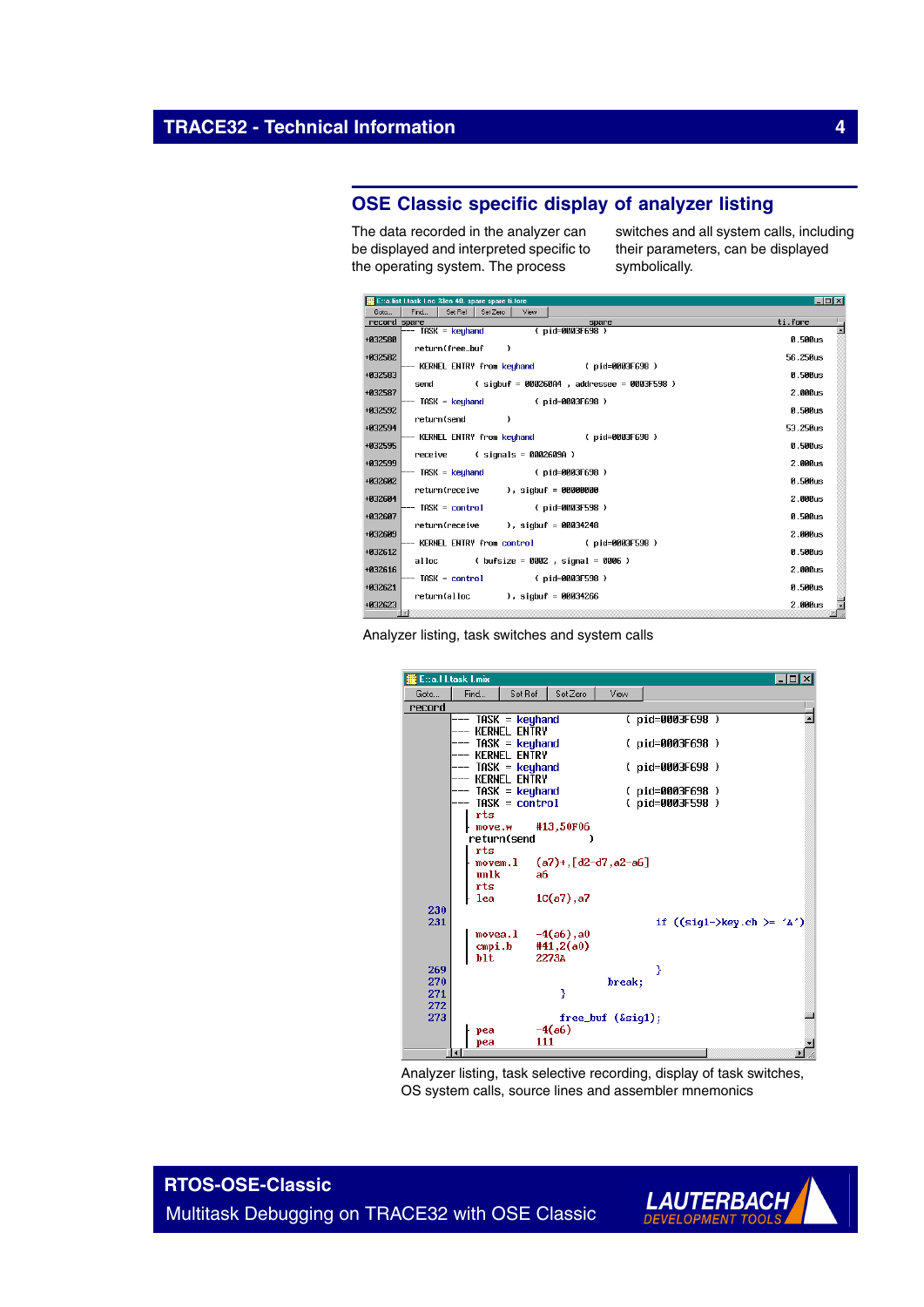## **Statistic evaluation and graphic display of process run times**

The analyzer can calculate statistic tables of process run times and process switches. A graphical diagram

shows which process was active at a specific time, giving a clear view of the behaviour of the system.



Statistics and flow of processes

## **Process related evaluation of function run times**

The statistic and graphic evaluation of function calls and function run times can be done dependant to the actual running process. This is necessary, if

different processes call one single function at the same time, or if a process switch occurs in between the function.

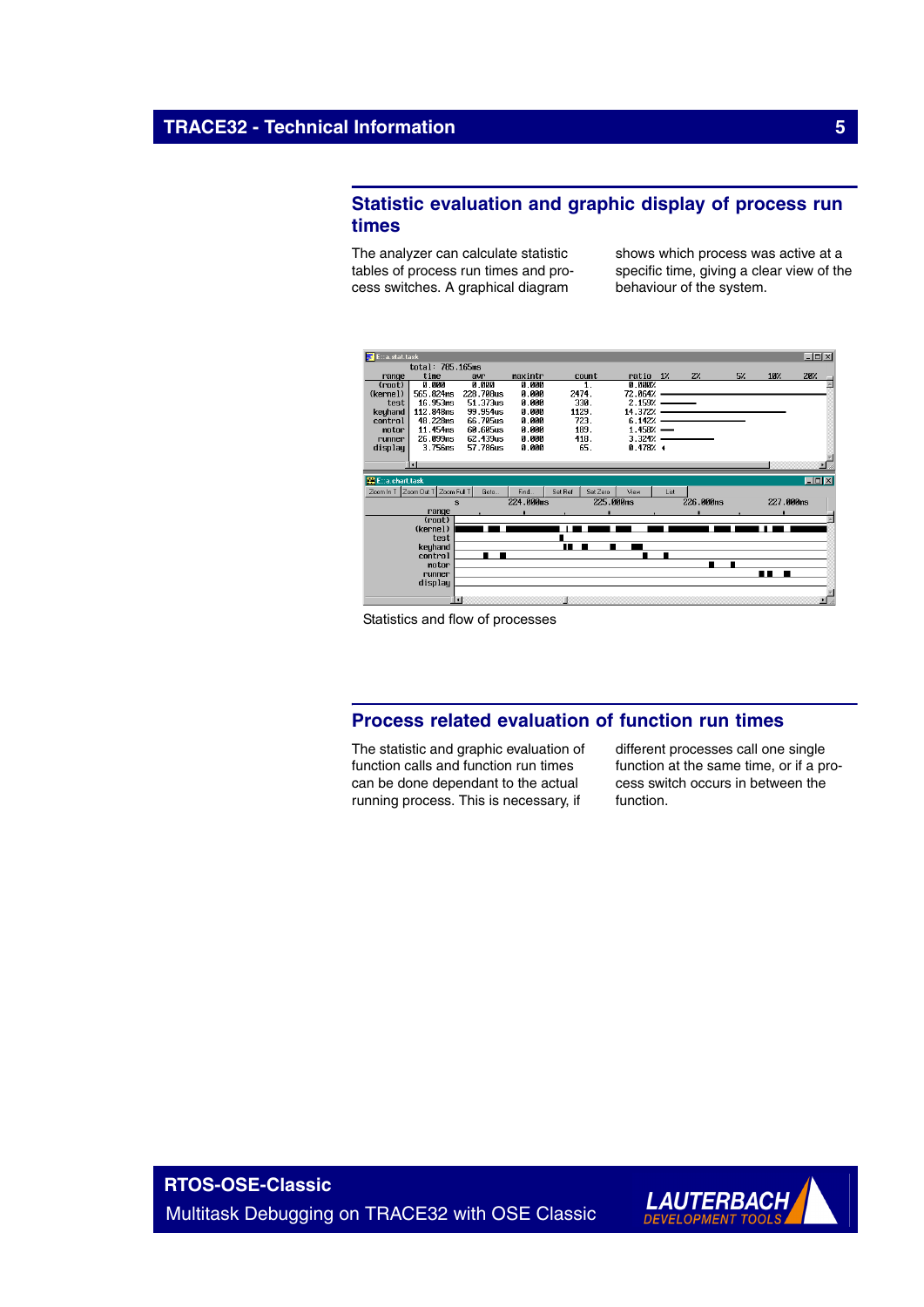## **Statistic evaluation and graphic display of process states**

These tabular and graphical analyses of the status of processes show the various states (i.e. running, ready, waiting, suspended and undefined) and times each process spent in each

state. A graphical view of the data can help to highlight prioritisation problems, critical paths etc.



Statistics and flow of process states

## **PRACTICE functions for OS data.**

The support includes extended PRAC-TICE functions for process specific data. E.g. the function "TASK.CON-FIG(magic)" returns the address of the so called magic value

**RTOS-OSE-Classic** Multitask Debugging on TRACE32 with OSE Classic

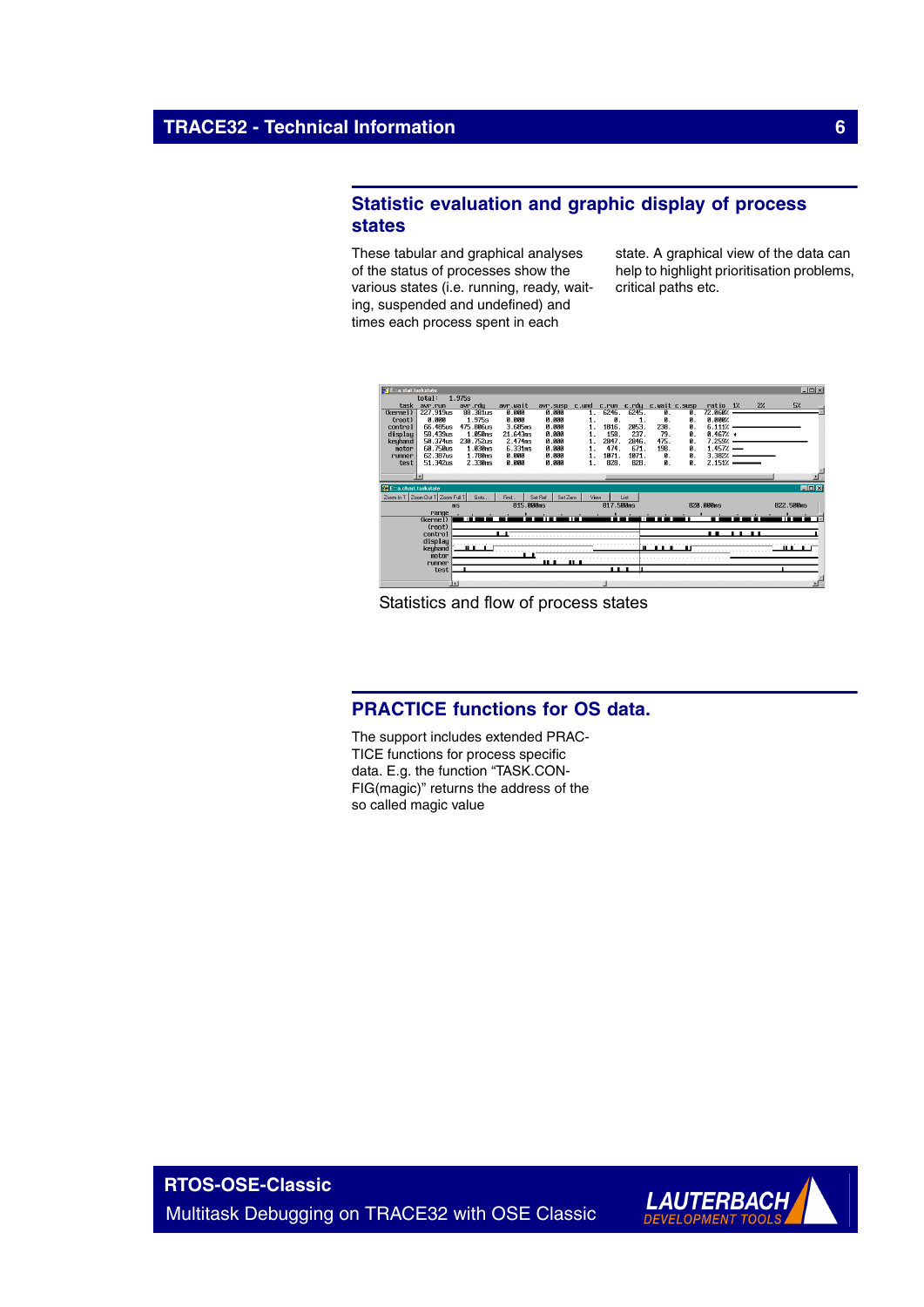## **Contact**

## **International Representative**

#### **Argentina**

Anacom Eletronica Ltda.<br>Mr. Rafael Sorice<br>Rua Nazareth, 807, Barcelona<br>BR-09551-200 São Caetano do Sul, SP<br>Phone: +55 11 3422 4242<br>FAX: +55 11 3422 4242<br>EMAIL: rsorice@anacom.com.br

#### **Australia**

Embedded Logic Solutions P/L<br>Mr. Ramzi Kattan<br>Suite 2, Level 3<br>Parramatta NSW 2150<br>Parramatta NSW 2150<br>Phone: +61 2 9687 1880<br>FMAIL: sales@emlogic.com.au

#### **Austria**

Lauterbach GmbH<br>Altlaufstr. 40<br>D-85635 Höhenkirchen-Siegertsbrunn<br>Phone: +49 8102 9876 187<br>FAX: +49 8102 9876 187<br>EMAIL: sales@lauterbach.com

#### **Belgium**

Tritec Benelux B.V. Mr. Robbert de Voogt Stationspark 550 NL-3364 DA Sliedrecht Phone: +31 184 41 41 31 FAX: +31 184 42 36 11 EMAIL: software@tritec.nl

#### **Brazil**

Anacom Eletronica Ltda.<br>Mr. Rafael Sorice<br>Rua Nazareth, 807, Barcelona<br>BR-09551-200 São Caetano do Sul, SP<br>Phone: +55 11 3422 4242<br>FAX: +55 11 3422 4242<br>EMAIL: rsorice@anacom.com.br

#### **Canada**

Lauterbach Inc. Mr. Udo Zoettler 4 Mount Royal Ave. USA-Marlborough, MA 01752 Phone: +1 508 303 6812 FAX: +1 508 303 6813 EMAIL: info\_us@lauterbach.com

#### **China Beijing**

Lauterbach Technologies Co., Ltd<br>Mr. Linglin He<br>Beijing Office<br>A3,South Lishi Road, XiCheng District<br>Beijing 100037, P.R. China<br>Phone: +86 10 68023523<br>EMAIL: linglin.he@lauterbach.com

#### **China Shenzhen**

Lauterbach Technologies Co., Ltd<br>1406/E Xihaimingzhu Building<br>No.1 Taoyuan Road, Nanshan District<br>Shenzhen 518052, P.R. China<br>Phone: +86 755 8621 0675<br>FAX: +86 755 8621 0675<br>EMAIL: emily.zhang@lauterbach.com

#### **China Suzhou**

Lauterbach Technologies Co., Ltd<br>Mr. Linglin He<br>Hengyu Square, Rm 709<br>Suzhou, 215021 P.R. of China<br>Suzhou, 215021 P.R. of China<br>Phone: +86 512 6265 8030<br>FMAIL: info\_cn@lauterbach.com

#### **Czech. Republic**

Lauterbach GmbH<br>Altlaufstr. 40<br>D-85635 Höhenkirchen-Siegertsbrunn<br>Phone: +49 8102 9876 187<br>FAX: +49 8102 9876 187<br>EMAIL: sales@lauterbach.com

#### **Denmark**

Nohau Danmark A/S<br>Mr. Flemming Jensen<br>Hørkær 26, Plan 4<br>DK-2730 Herlev<br>Phone: +45 44 52 16 50<br>FAX: +45 44 52 26 55<br>EMAIL: info@nohau.dk

#### **Egypt**

Lauterbach GmbH<br>Altlaufstr. 40<br>D-85635 Höhenkirchen-Siegertsbrunn<br>Phone: +49 8102 9876 187<br>FAX: +49 8102 9876 187<br>EMAIL: sales@lauterbach.com

#### **Finland**

Nohau Solutions Finland Mr. Martti Viljainen Tekniikantie 14 FI-02150 Espoo Phone: +358 40 546 0142 FAX: +358 9 2517 8101 EMAIL: sales@nohau.fi

#### **France**

Lauterbach S.A.R.L.<br>Mr. Jean-Pierre Paradiso<br>Europarc - Le Hameau B<br>135 Chemin Des Bassins<br>F-94035 Créteil Cedex<br>Phone: +33 1 49 56 20 30<br>EMAIL: info\_fr@lauterbach.com<br>EMAIL: info\_fr@lauterbach.com

#### **Germany**

Lauterbach GmbH<br>Sales Team Germany<br>Altlaufstr. 40<br>D-85635 Höhenkirchen-Siegertsbrunn<br>Phone: +49 8102 9876 187<br>FAX: +49 8102 9876 187<br>EMAIL: sales@lauterbach.com

#### **Greece**

Lauterbach GmbH Altlaufstr. 40 D-85635 Höhenkirchen-Siegertsbrunn Phone: +49 8102 9876 190 FAX: +49 8102 9876 187 EMAIL: sales@lauterbach.com

#### **Hungary**

Lauterbach GmbH<br>Altlaufstr. 40<br>D-85635 Höhenkirchen-Siegertsbrunn<br>Phone: +49 8102 9876 187<br>FAX: +49 8102 9876 187<br>EMAIL: sales@lauterbach.com

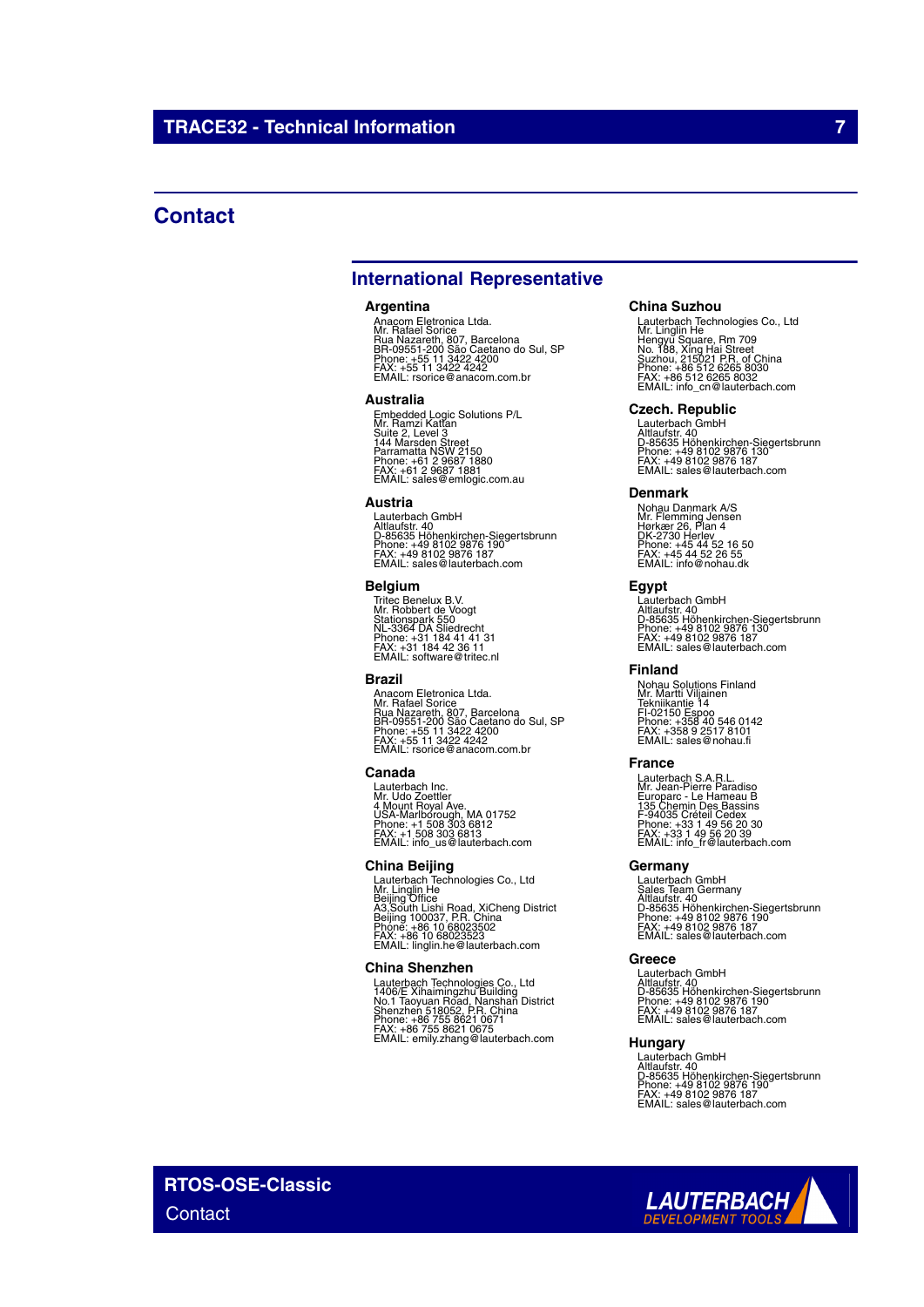#### **India-Bangalore**

Electro Systems Associates Pvt. Ltd.<br>Mr. G. V. Gurunatham<br>Malleswaram West, No.26/1, Dr. Rajkumar<br>Malleswaram West, No.26/1, Dr. Rajkumar<br>. Road India - Bangalore 560055 Phone: +91 80 67648888 FAX: +91 80 23475615 EMAIL: Trace32sales@esaindia.com

#### **India-Chennai**

Electro Systems Associates Pvt. Ltd.<br>Mr. D. Kannan<br>IV Avenue, Ashok Nagar<br>India - Chennai - 600 083 Tamilnadu<br>India - Chennai - 600 083 Tamilnadu<br>Phone: +91 044-24715750<br>EMAIL: chennai@esaindia.com

#### **India-Delhi**

Electro Systems Associates Pvt. Ltd.<br>Mr. R.K. Bhandari<br>Shivajinagar<br>Shivajinagar<br>India - Delhi - 110 092<br>Phone: +91 11-22549351<br>FMAIL: delhi@esaindia.com

#### **India-Hyderabad**

Electro Systems Associates Pvt. Ltd.<br>Mr. C.V.M. Sri Ram Murthy<br>Shop No. 14, "Global Enclave"<br>India - Hyderabad 500 072<br>India - Hyderabad 500 072<br>Phone: +91 40-23063346<br>EMAIL: hyderabad@esaindia.com

#### **India-Kolkata**

Electro Systems Associates Pvt. Ltd. Mr. Arun Roy India - Kolkata Phone: +91 98305 78843 FAX: EMAIL: kolkata@esaindia.com

#### **India-Pune**

Electro Systems Associates Pvt. Ltd.<br>Mr. R K Bhandari<br>Shrivajinagar<br>Shivajinagar<br>India - Pune - 411 016<br>Phone: +91 20 - 30462035 / 25663<br>PAX: +91 20 -25677202<br>EMAIL: pune@esaindia.com

#### **Ireland**

Lauterbach Ltd. Mr. Richard Copeman 11 Basepoint Enterprise Centre Stroudley Road Basingstoke, Hants RG24 8UP Phone: 0044-118 328 3334 FAX: EMAIL: info\_uk@lauterbach.com

#### **Israel**

ltec Ltd.<br>Mr. Mauri Gottlieb<br>P.O.Box 10002<br>IL-Tel Aviv 61100<br>Phone: +972 3 6497661<br>FMAIL: general@itec.co.il

#### **Italy**

Lauterbach Srl Mr. Maurizio Menegotto Via Enzo Ferrieri 12 I-20153 Milano Phone: +39 02 45490282 FAX: +39 02 45490428 EMAIL: info\_it@lauterbach.com

#### **Japan**

Lauterbach Japan, Ltd.<br>3-8-8 Shinyokohama<br>X-8-8 Shinyokohama<br>Yokohama-shi, Japan 222-0033<br>Yokohama-shi, Japan 222-0033<br>Phone: +81 45 477 4519<br>EMAIL: info@lauterbach.co.jp

#### **Luxembourg**

Tritec Benelux B.V. Mr. Robbert de Voogt Stationspark 550 NL-3364 DA Sliedrecht Phone: +31 184 41 41 31 FAX: +31 184 42 36 11 EMAIL: software@tritec.nl

#### **Malaysia**

Flash Technology<br>Mr. Teo Kian Hock<br>No 61, # 04-15 Kaki Bukit Av 1<br>Shun Li Industrial Park<br>SGP-Singapore 417943<br>Phone: +65 6749 6138<br>PMAIL: teokh@flashtech.com.sg<br>EMAIL: teokh@flashtech.com.sg

#### **Mexico**

Lauterbach Inc. Mr. Udo Zoettler 4 Mount Royal Ave. USA-Marlborough, MA 01752 Phone: +1 508 303 6812 FAX: +1 508 303 6813 EMAIL: info\_us@lauterbach.com

#### **Netherlands**

Tritec Benelux B.V. Mr. Robbert de Voogt Stationspark 550 NL-3364 DA Sliedrecht Phone: +31 184 41 41 31 FAX: +31 184 42 36 11 EMAIL: software@tritec.nl

#### **New Zealand**

Embedded Logic Solutions P/L<br>Mr. Ramzi Kattan<br>Suite 2, Level 3<br>Parramatta NSW 2150<br>Parramatta NSW 2150<br>Phone: +61 2 9687 1880<br>Phone: +61 2 9687 1881<br>EMAIL: sales@emlogic.com.au

#### **Norway**

Nohau Solutions AB<br>Mr. Jörgen Nilsson<br>Derbyvägen 6D<br>SE-21235 Malmoe<br>Phone: +46 40 592 2206<br>FAX: +46-40 592 229<br>EMAIL: Jorgen.nilsson@nohau.se

#### **Poland**

QUANTUM Sp. z o.o.<br>Mr. Aleksander Bil<br>ul. Jeleniogorska 6<br>54-056 Wroclaw<br>Phone: +48 71 362 6357<br>FAX: +48 71 362 6357<br>EMAIL: info@quantum.com.pl

#### **Portugal**

Captura Electronica,SCCL<br>Mr. Juan Martinez<br>c/Duero, 40<br>E-08031 Barcelona<br>Phone: +34 93 407 0778<br>FAX: +34 93 407 0778<br>EMAIL: info@captura-el.com

#### **Romania**

Lauterbach GmbH<br>Altlaufstr. 40<br>D-85635 Höhenkirchen-Siegertsbrunn<br>Phone: +49 8102 9876 187<br>FAX: +49 8102 9876 187<br>EMAIL: sales@lauterbach.com

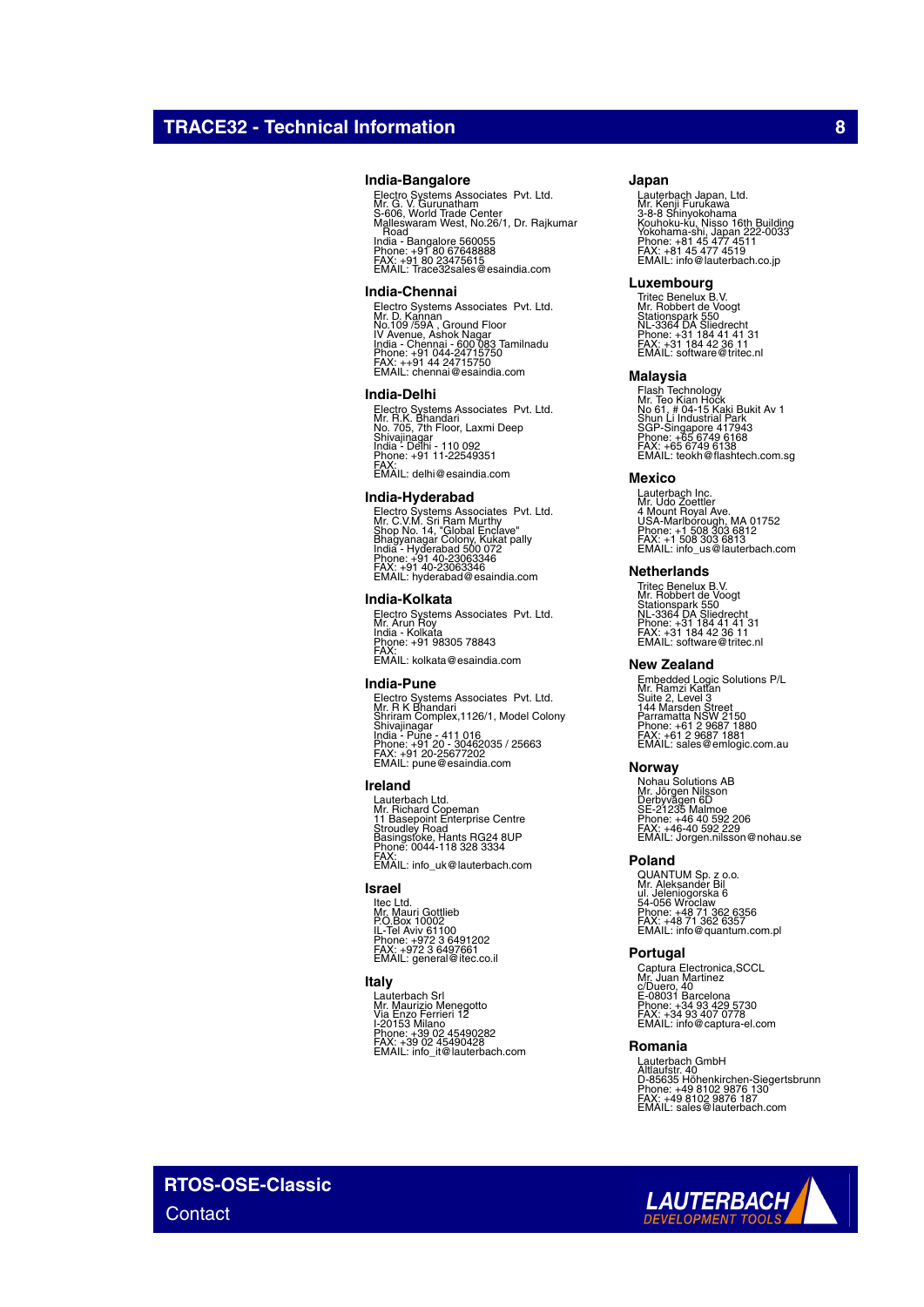## **TRACE32 - Technical Information 9**

#### **Russia**

RTSoft Mr. Alexey Isaev Nikitinskaya 3 RUS-105037 Moscow Phone: +7 495 742 6828 FAX: +7 495 742 6829 EMAIL: sales@rtsoft.msk.ru

#### **Singapore**

Flash Technology<br>Mr. Teo Kian Hock<br>No 61, # 04-15 Kaki Bukit Av 1<br>Shun Li Industrial Park<br>SGP-Singapore 417943<br>Phone: +65 6749 6138<br>FMAIL: teokh@flashtech.com.sg<br>EMAIL: teokh@flashtech.com.sg

#### **South Korea, Pangyo**

Hancom MDS Inc.<br>Mr. Dongwook Jun<br>3FL. Hancom Tower<br>Seongnam-si, Gyeonggi-do, 463-400, ROK<br>Seongnam-si, Gyeonggi-do, 463-400, ROK<br>Phone: +82-31-627-3100<br>EMAIL: trace32@hancommds.com

#### **Spain**

Captura Electronica,SCCL Mr. Juan Martinez c/Duero, 40 E-08031 Barcelona Phone: +34 93 429 5730 FAX: +34 93 407 0778 EMAIL: info@captura-el.com

#### **Sweden**

Nohau Solutions AB<br>Mr. Jörgen Nilsson<br>Derbyvägen 6D<br>SE-21235 Malmoe<br>Phone: +46 40 592 2206<br>FAX: +46 40 592 229<br>EMAIL: Jorgen.nilsson@nohau.se

#### **Switzerland**

JDT Jberg DatenTechnik Mr. Andreas Jberg Zimmereistrasse 2 CH-5734 Reinach AG Phone: +41 62 7710 886 FAX: EMAIL: Andreas.Jberg@jdt.ch

#### **Taiwan**

Superlink Technology Corp.<br>Mr. Sulin Huang<br>3F-8,No.77,Sec.1,Xintaiwu Rd.,Xizhi District,<br>New Taipei City 22101, Taiwan, R.O.C.<br>Phone: +886 2 26983535<br>FAX: +886 2 26983535<br>EMAIL: info.stc@superlink.com.tw

#### **Tunisia**

Lauterbach Consulting S.A.R.L.<br>Mr. Khaled Jmal<br>Route El Ain Km 3.5<br>TN-3062 Sfax<br>Phone: +216-31361061<br>FMX: -216-74611723<br>EMAIL: info\_tn@lauterbach.com

#### **Turkey-1**

Tektronik Muh. ve Tic. A.S.<br>Mr. Hakan Yavuz<br>Bilkent<br>CyberPlaza B-Blok, 702B<br>06800 Ankara<br>Phone: +90 312 437 3000<br>Phone: +90 312 437 1616<br>EMAIL: info@tektronik.com.tr

#### **Turkey-2**

G3TEK Embedded Technologies Ltd. Mr. Celal Aygun Ilkyerlesim Mah. 445. Sok. No: 48 06370 Batikent/Ankara Phone: +90 312 3324769 FAX: +90 312 3324769 EMAIL: info@g3tek.com

#### **UK**

Lauterbach GmbH Mr. Richard Copeman Altlaufstr. 40 D-85635 Höhenkirchen-Siegertsbrunn Phone: +49 8102 9876 190 FAX: +49 8102 9876 187 EMAIL: sales@lauterbach.com

#### **USA East**

Lauterbach Inc. Mr. Udo Zoettler 4 Mount Royal Ave. USA-Marlborough, MA 01752 Phone: +1 508 303 6812 FAX: +1 508 303 6813 EMAIL: info\_us@lauterbach.com

#### **USA West**

Lauterbach Inc.<br>Mr. Bob Kupyn<br>1111 Main Street, Suite 620<br>USA-Vancouver, WA. 98660<br>Phone: +1 503 524 2222<br>FAX: +1 503 524 2223<br>EMAIL: bob.kupyn@lauterbach.com



**RTOS-OSE-Classic Contact**